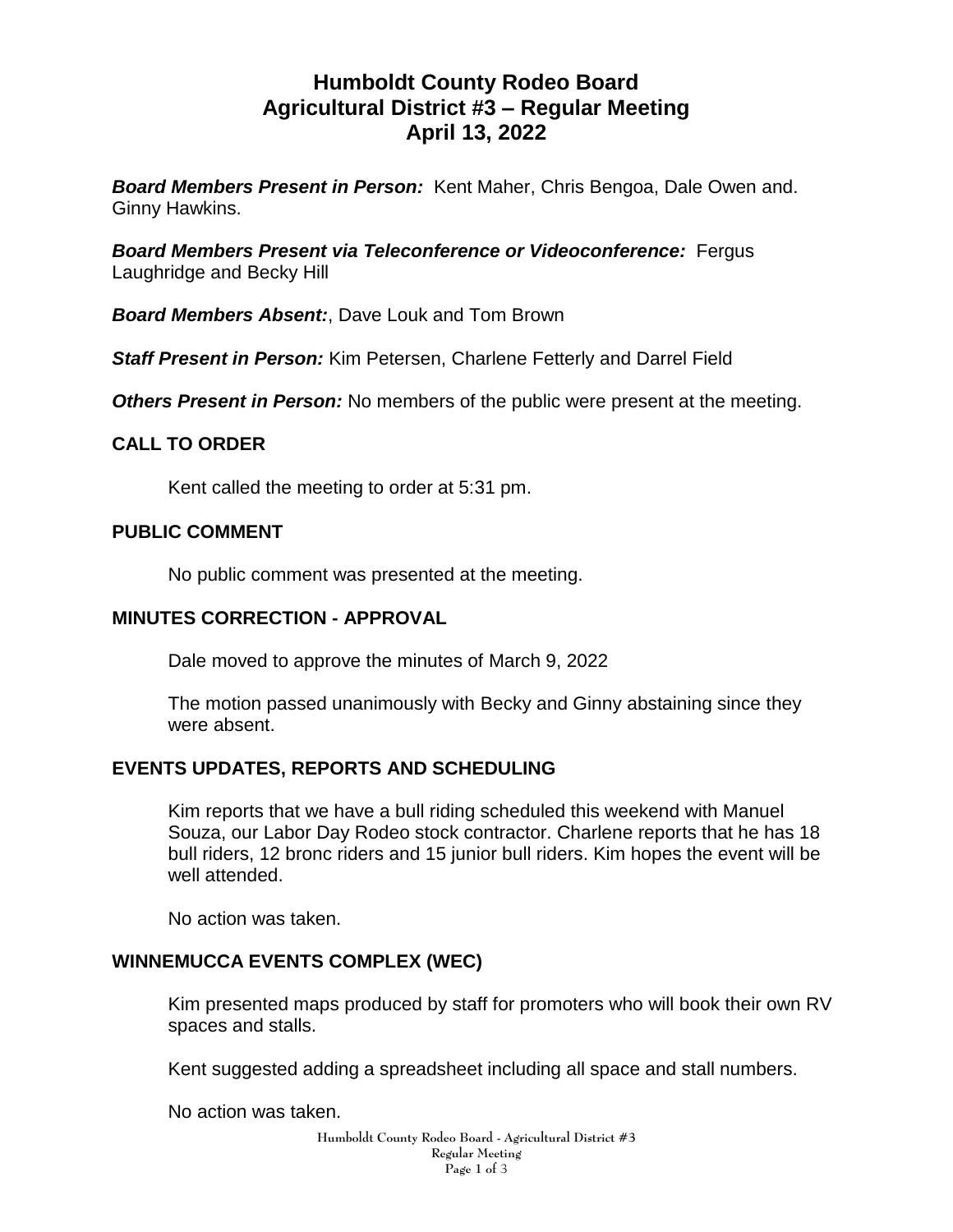a. Review, and possible revisions to WEC rules, rates and policies

Kim reports that WCVA has purchased new software for booking facilities. He is working on the WEC rules in order to incorporate WEC booking with the new software. Kim presented current policies so that the board can discuss changes at a future meeting.

No action was taken.

b. Capital projects update

Kim reports that we are still working on 2021-2022 capital projects including building the tie-up arena on the east side of the Event Center. He comments that we will need to add fire suppression sprinklers and are still waiting on engineers to finish plans. He also notes that barn number two is under construction, the base rock has been laid and we are working to build and cover stalls.

Kent mentioned concerns that we are not receiving bids due to the paperwork required in public projects.

No action was taken.

c. 2022/2023 Capital projects

Kim presented a list of capital projects for the next period including \$50,000 for a second buddy vacuum trailer, \$30,000 to upgrade Event Center parking lot lighting, \$22,000 to relocate and compact stockpile dirt to the pavilion warm up arena, \$185,000 to build and cover 100 more stalls, \$98,000 to expand east end paved parking lot, \$10,000 for panels and gates, for a total of \$403,000

No action was taken.

#### **2021 - 2020 BUDGET REVIEW – MODIFICATION**

Kim presented the 2021–2022 budget including transactions posted through April 11, 2022. At about 75% of elapsed time: Tax revenues are at 94.90%; Ag District #3 revenues are at 171.22%; wage expenses are at 72.42%; and, services and supplies are at 62.69%. Event Center revenue is at 104.26%; wage expenses are at 100.98%; and, service and supply expenses are at 76.79%.

Kim comments that room tax is up again this year at 105.53% thus far. He anticipates room tax revenue reaching \$400,000 this year which will greatly enhance our capital projects budget providing the price of gas does not greatly impact travel. He also notes that temporary employees, trash and insurance accounts were bumped up for the 2022- 2023 budget.

No action was taken.